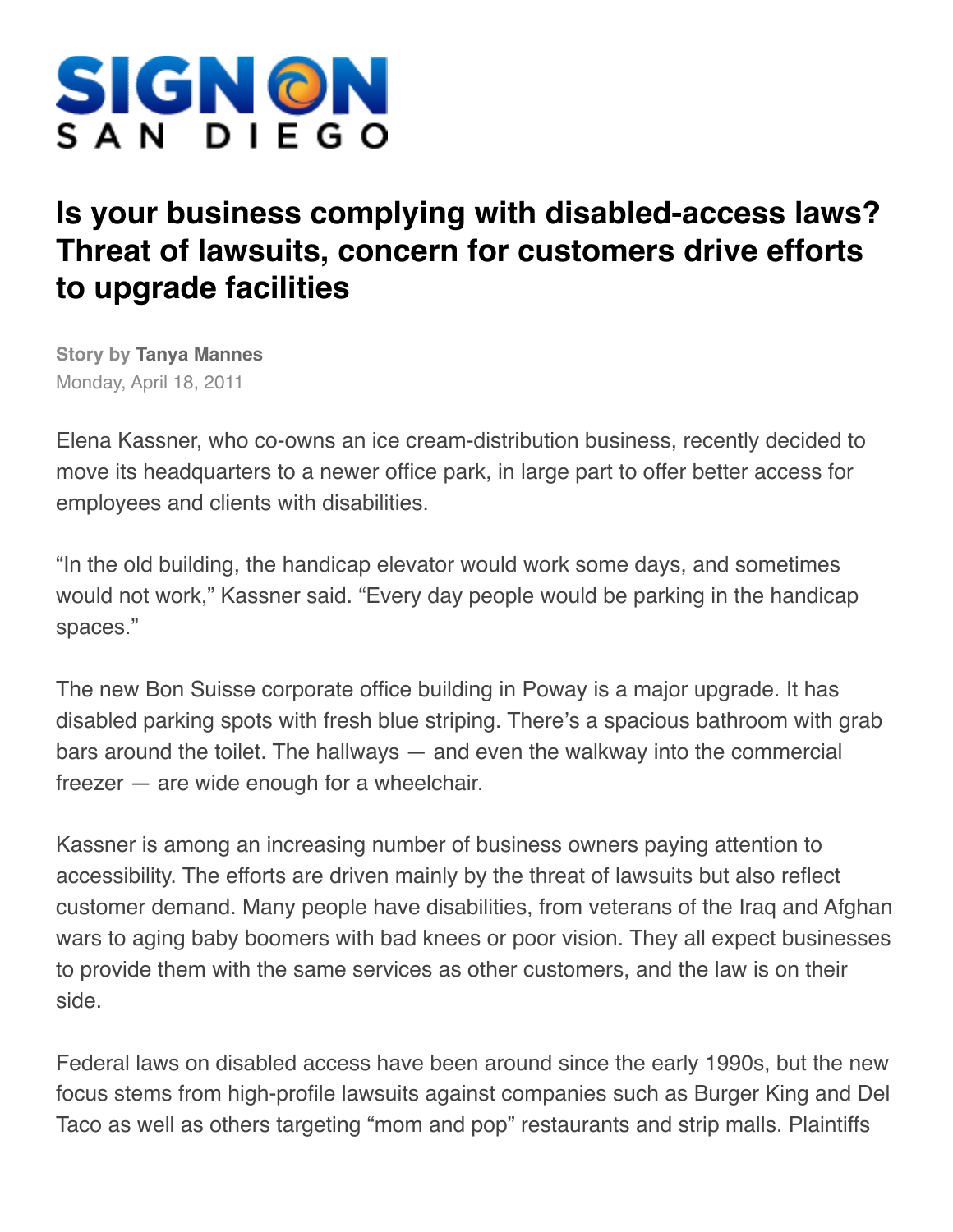usually cite the federal Americans with Disabilities Act and similar state laws in seeking changes and/or damages.

Kassner isn't facing litigation. She is taking proactive steps to ensure her business complies with the law. The reason is also partly personal: She has difficulty walking because of a chronic pain condition known as reflex sympathetic dystrophy. "Being handicapped, it's very difficult," Kassner said. "It's very expensive to comply with the law, but we are doing it to make sure people can get around."

She has hired a state-approved inspector, Steven Schraibman, architect and president of ARCOR-Inc. in San Diego, to "audit" her workplace under a new state process intended to help businesses comply with the rules and avoid burdensome lawsuits.

Common violations at businesses include narrow doors, tiny bathrooms, a lack of ramps in entryways and improperly placed grab bars in bathrooms.

While many lawsuits are based on genuine concerns about accessibility, some are "drive-by" suits filed by people who haven't been customers (some claim that they attempted to access the business without success) and are seeking a monetary settlement. "I've seen people use Google Street View to go out and assess a site," said Paul Joelson, an architect and state-approved inspector with **[Joelson Vail Associates](http://WWW.JOELSONVAIL.COM/)** in San Diego.

One of the best-known plaintiffs in San Diego is attorney Theodore Pinnock, who has targeted hundreds of businesses to force compliance with disability laws and has received many settlement payments.

"It is cheaper to fix a ramp and stripe a parking lot for \$5,000," Joelson said, "than to pay your attorney, pay the other attorney and maybe settle a case for \$20,000."

Federal law states that buildings constructed before July 1992 must remove barriers to the extent "readily achievable" and that newer buildings must be fully compliant with accessibility laws.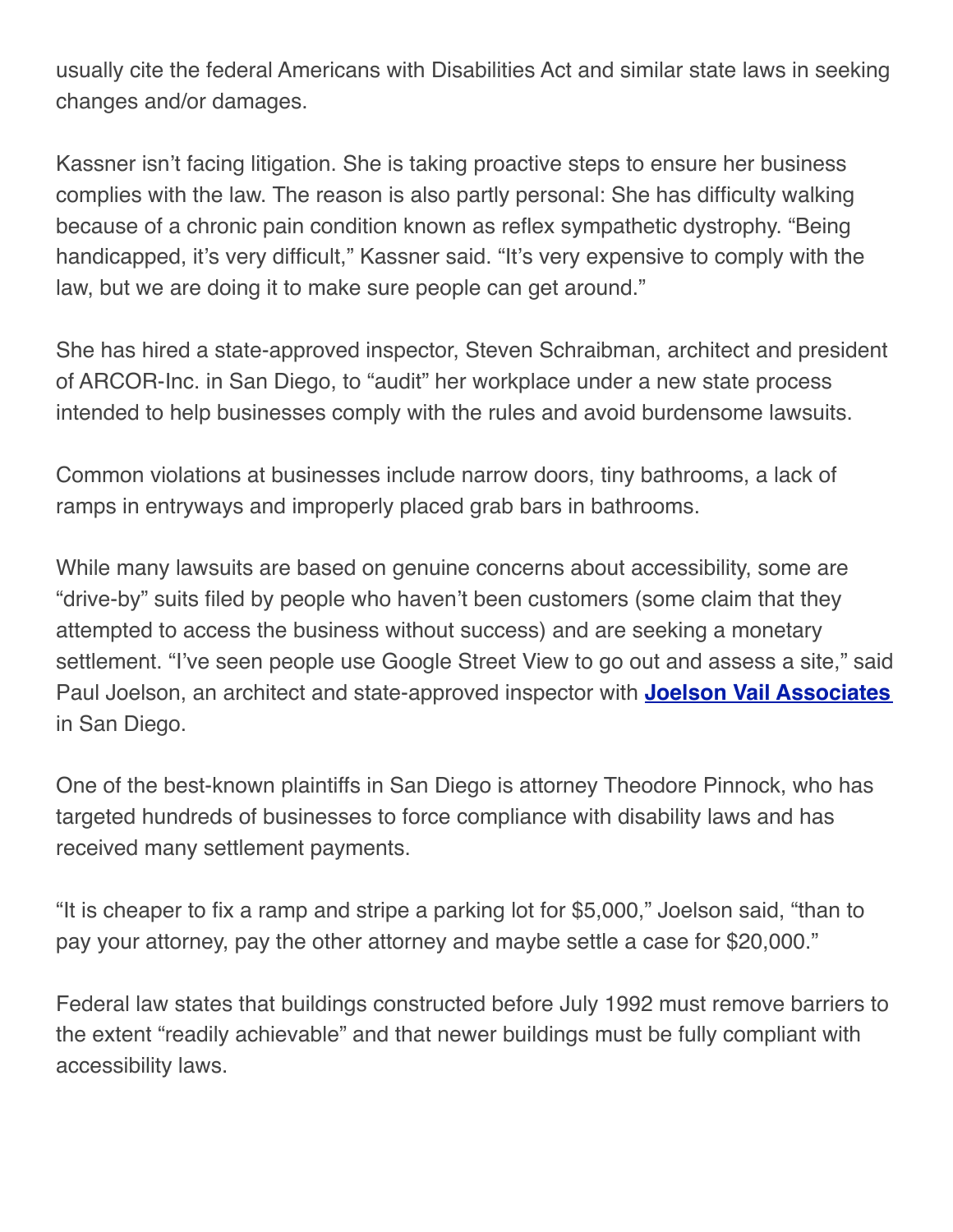But the state's Unruh Civil Rights Act doesn't allow for "grandfathering," said attorney Kurt Campbell of **[Klinedinst](http://www.KlinedinstLaw.com/)** in San Diego, who has represented many business defendants in such cases.

That means businesses must provide "full and equal accommodations," even when "financially impracticable," he said.

"Particularly in California, property owners ignoring ADA compliance issues are playing with fire and may eventually get burned," Campbell said. "The question is: ʻHow badly?'"

In the worst-case scenario, a lack of accessible facilities could result in an injury or death — and, likely, a lawsuit. In one case, a business was sued by the surviving daughters of a woman who fell down a stairwell that lacked handrails. The woman fractured her hip and underwent emergency surgery, then died of complications.

In other instances, plaintiffs have sued after being hit by cars in parking lots because the businesses didn't provide a safe path from the disabled parking spaces to the business.

## **Spotting problems**

Experts caution that ADA violations can be hard to spot for the untrained, although doit-yourself types are welcome to try.

"You will find barriers in any property," Schraibman said. "For some buildings it's almost impossible to be 100 percent compliant, for example, because of sloping sites. But you can reduce the risk, make it more accessible and lower the incidence of claims."

Even a new facility may not meet all the standards, which include requirements that a door take longer than 3 seconds to close and rules about the proper height of a paper towel dispenser. Each violation of those rules could result in a \$1,000 penalty, plus attorney's fees.

The U.S. Department of Justice's most recent guidelines for small businesses were published in March. Titled "ADA Update: A Primer for Small Business," the 16-page